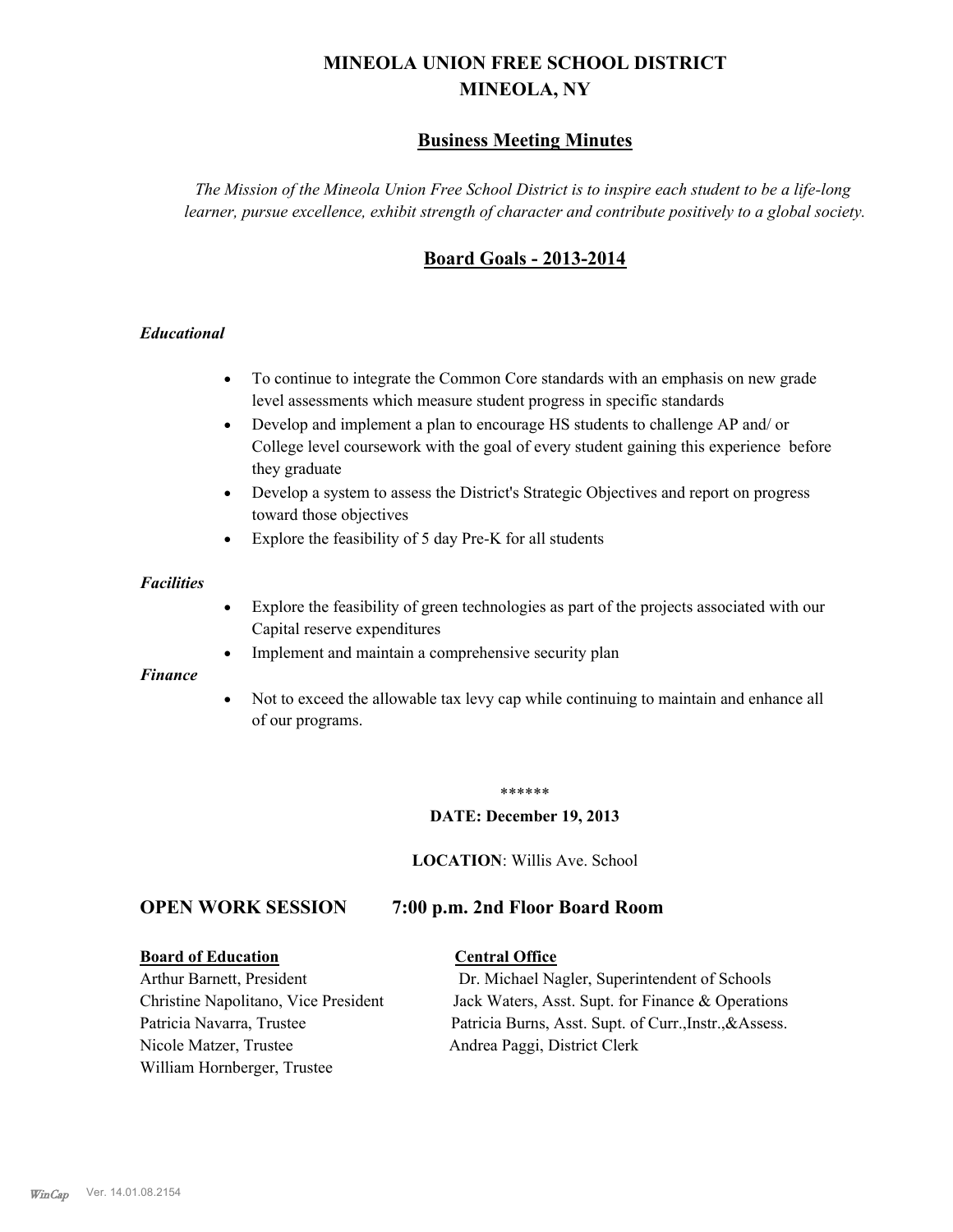#### **E. Dais & Visitor Introductions**

#### **F. High School Student Organization Report**

Tonight's SO report was by Pallak Anand. She began tonight by displaying an item purchased from the Holiday Boutique at the high school. Pallak reported that the two concerts at the High School were amazing and well attended. Auditions for the spring musical "The Wedding Singer" have begun. The Key Club and the Student Service Center sponsored a toy drive and many local needy children benefitted from this event. Pallak stated that seniors are finishing up the application process and are now starting to receive responses from colleges. Finally, the Student Organization will once again sponsor a Faculty/Student Olympics on 2/27/14. The funds raised will be divided- half to a charity and half towards senior scholarships. Pallak stated that the SO would like for the Board members to take part in this event. The Board thanked Pallak for her report.

#### **G. BOE Reports**

#### **a. Comments from Board Trustees**

Mr. Hornberger had no report this evening.

Nicole Matzer reported that she had attended some of the concerts and enjoyed them all. She extended her wishes to all for happy holidays.

Patricia Navarra stated that she always thinks about the high school seniors at this time of year, running to the mailbox everyday. She reminded everyone that sometimes a school chooses you and encouraged students to keep an open mind. Ms. Navarra is also thankful for where we live and stated that it is amazing what our local small towns do for all of us. Finally, she wished everyone a happy holiday season.

Christine Napolitano attended some of the winter concerts and stated that this is a very enjoyable time of year. She stated that it brings her great joy to be around the children and brings back memories of when her own children were younger. Ms. Napolitano attended the SEPTA party and it was a lot of fun, especially watching the children when Santa came in. Ms. Napolitano thanked the community and hopes that everyone has a great holiday.

#### **b. Comments from Board President**

Mr. Barnett stated that since this is the last meeting of 2013, he would like to take some time to look back at the year. Mr. Barnett started by thanking Dr. Nagler for his leadership and all of the care that he puts into the District. Mr. Barnett thanked each of the administrators- Pat Burns, Jack Waters, Catherine Maiman, Joe Owens, Dan Romano and Bill Gilberg for their role in keeping the district running smoothly. He also thanked the District Clerk. Mr. Barnett thanked the Principals, teachers and support staff including aides, clerical, custodians and bus drivers. Mr. Barnett thanked the parent volunteers which are numerous. He stated that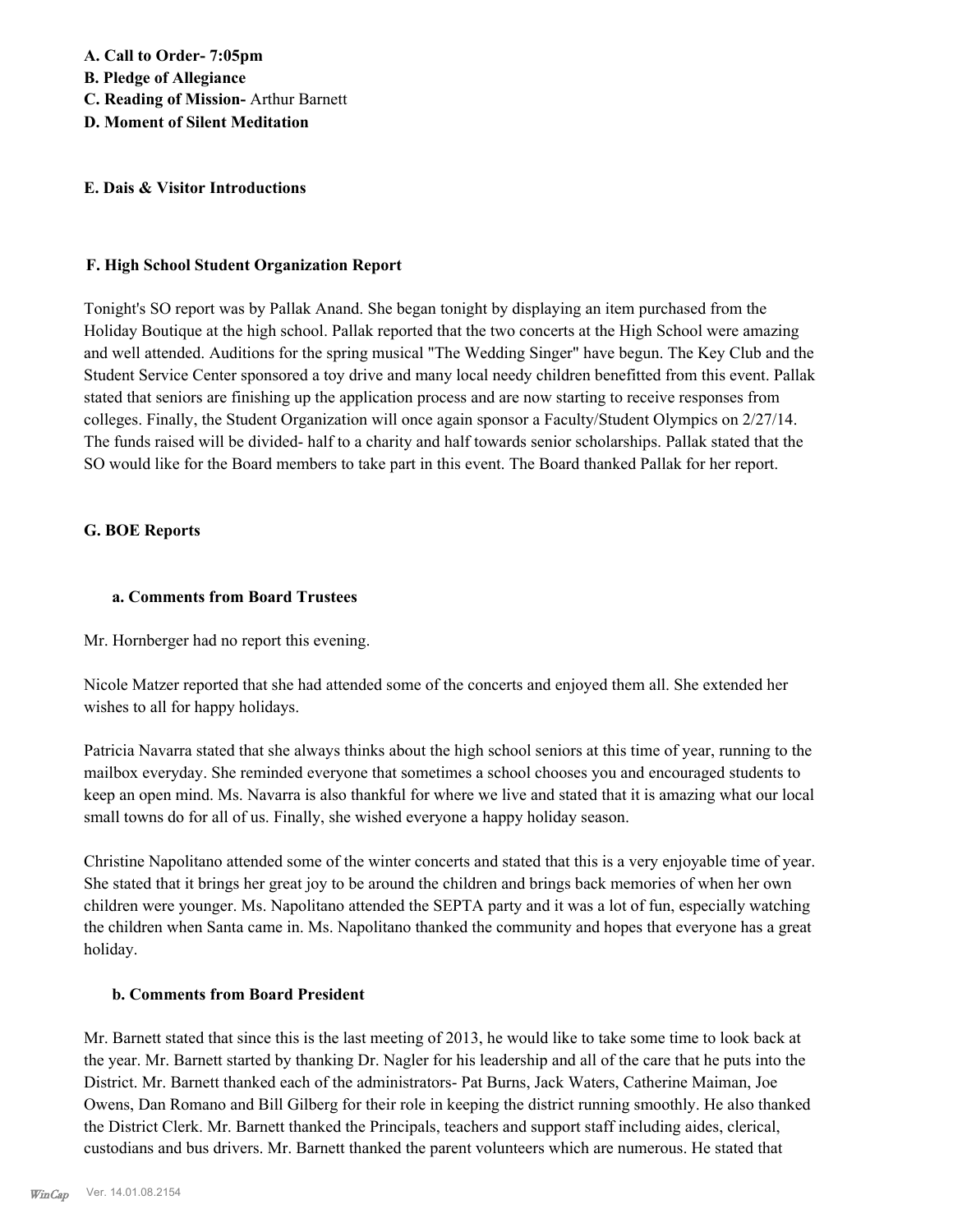most of all he thanks all of our students. Mr. Barnett stated that part of our mission is to exhibit strength of character and when he visits the buildings students are very respectful and tolerant of one another. He is very proud of all of them. Mr. Barnett stated that the District is fiscally sound and on the educational forefront and this is due to the vision of the past Board and the fact that they had the backbone to stand up for their vision. He expressed his thanks to them. Mr. Barnett stated that he sees the 8th graders thriving in the high school and he saw 5th graders last night singing in an Apple Distinguished school. Mr. Barnett thanked his fellow Board members and reminded them to never be satisfied with where we are at because if they keep striving to become better, the sky is the limit.

#### **c. Comments from Superintendent**

The Superintendent stated that he is also very proud of our students. He attended all of the winter concerts and they were truly remarkable. Dr. Nagler attended the 5th grade concert with his son and it was special to be able to share this event together. The Superintendent thanked Mr. Owens and his staff for all of their hard work.

The Superintendent stated that he had a few points of business to discuss. He said people have begun to ask about next year's school calendar and we are currently waiting for the SED to notify us when Regent exams will be administered. These dates will effect how the calendar is laid out. Dr. Nagler added that it has already come up that the calendar for 2015- 2016 school year will be a problem and there is already talk of shortening the February break.

The Superintendent updated the security measures and stated that the command center is fully operational and camera feed is being received. He also stated that the card entry system will be up and running when the children return from break. When this is finally in place, the last piece of the security measures will be the Memorandum of Agreement with the police allowing them access to the camera feed in case of emergency.

The Superintendent stated that in the beginning of the new year, a letter will be sent to the Meadow Drive parents of Pre-K children, in order to determine interest in a Dual Language program similar to the one at Hampton Street. Tomorrow is the final day of the core value survey as well as the summer recreation survey.

Finally, Dr. Nagler would like to wish everyone Happy Holidays and Happy New Year.

#### **H. Old Business**

Mr. Barnett asked the Board if there was any old business. Mr. Hornberger asked the Superintendent how the District plans to deal with students that opt-out of testing. Dr. Nagler stated that he will be making some recommendations at a future meeting. He is currently in the process of gathering information from other Districts. Mr. Barnett added that the District is also gathering legal information regarding this matter.

Mr. Barnett asked for the status of the CORE- BOCES contract. The Superintendent stated that we are trying to get the contract on BOCES January 9, 2014 Agenda because BOCES must approve the contract before our District can approve and sign it. Once the contract is finalized, a decision will be made regarding the equipment which will need to be purchased. Mr. Barnett asked if we anticipate this to be completed in time to be included in the budget and Dr. Nagler stated it will be completed in time.

There was no other old business.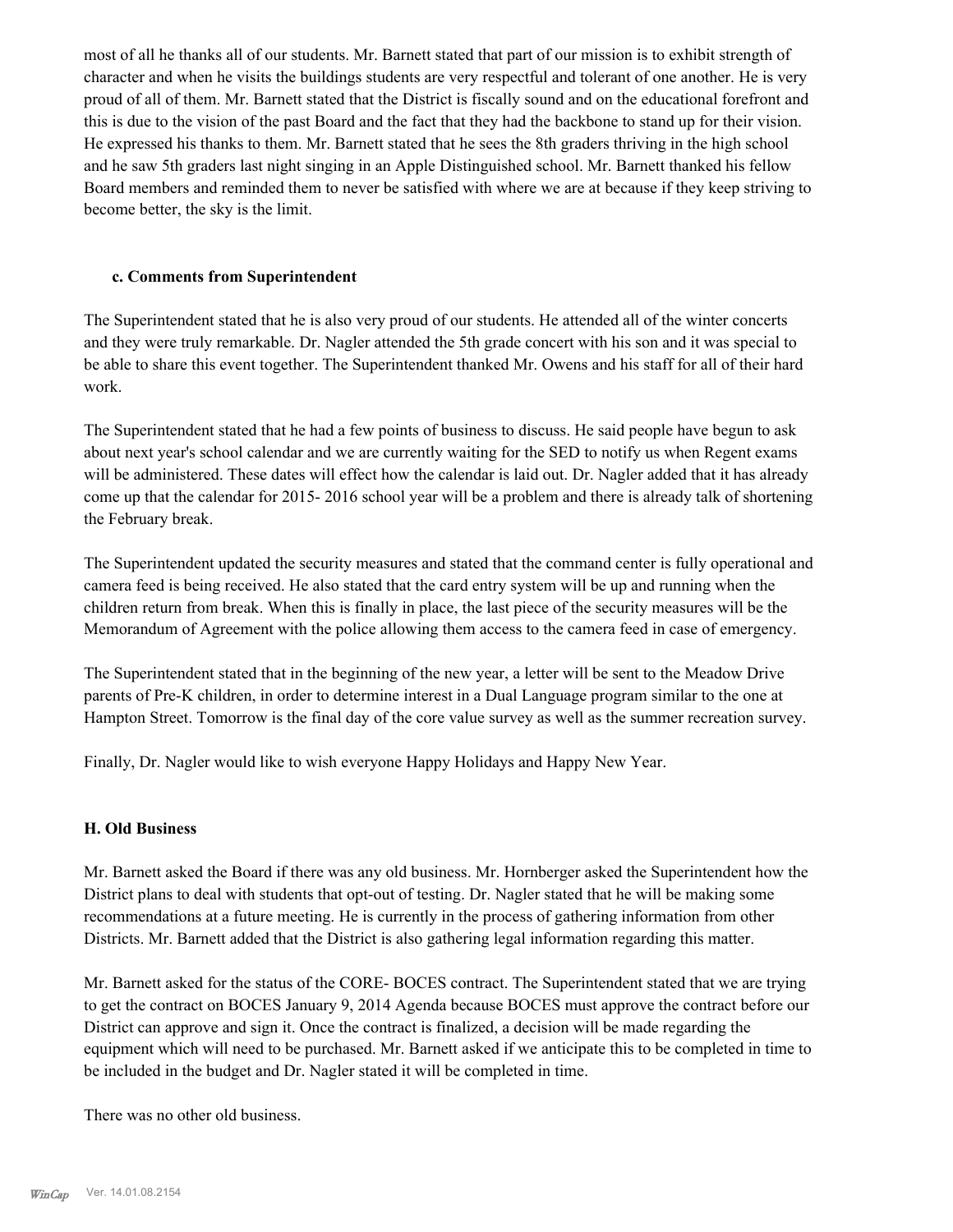#### **I. New Business**

#### **Approval of CAP- Financial Statements**

**RESOLUTION # 32 -BE IT RESOLVED** that the Board of Education of the Mineola Union Free School District hereby accepts the Corrective Action Plan ("CAP") for the 2013 Audited Financial Statements by Nawrocki Smith and hereby instructs the Assistant Superintendent for Finance and Operations to file such a plan with the NYSED Office of Audit Services.

**Motion:** Christine Napolitano **Second:** Patricia Navarra

Discussion: The Auditors presentation has been rescheduled for January 30, 2014. It was explained that this resolution is necessary for the timely filing of the Corrective Action Plan, which is 90 days after accepting the financials. There was no further discussion.

| William Hornberger    | No: | None |
|-----------------------|-----|------|
| Nicole Matzer         |     |      |
| Patricia Navarra      |     |      |
| Christine Napolitano  |     |      |
| <b>Arthur Barnett</b> |     |      |
|                       |     |      |

**Passed:** Yes

#### **J. Consensus Agenda**

**RESOLUTION # 33 -BE IT RESOLVED** that the Board of Education approves the consensus agenda items J.1.a. through J.7.a., as presented.

**Motion:** Nicole Matzer **Second:** William Hornberger

Discussion: None

Yes: William Hornberger **No:** None Nicole Matzer Patricia Navarra Christine Napolitano Arthur Barnett

**Passed:** Yes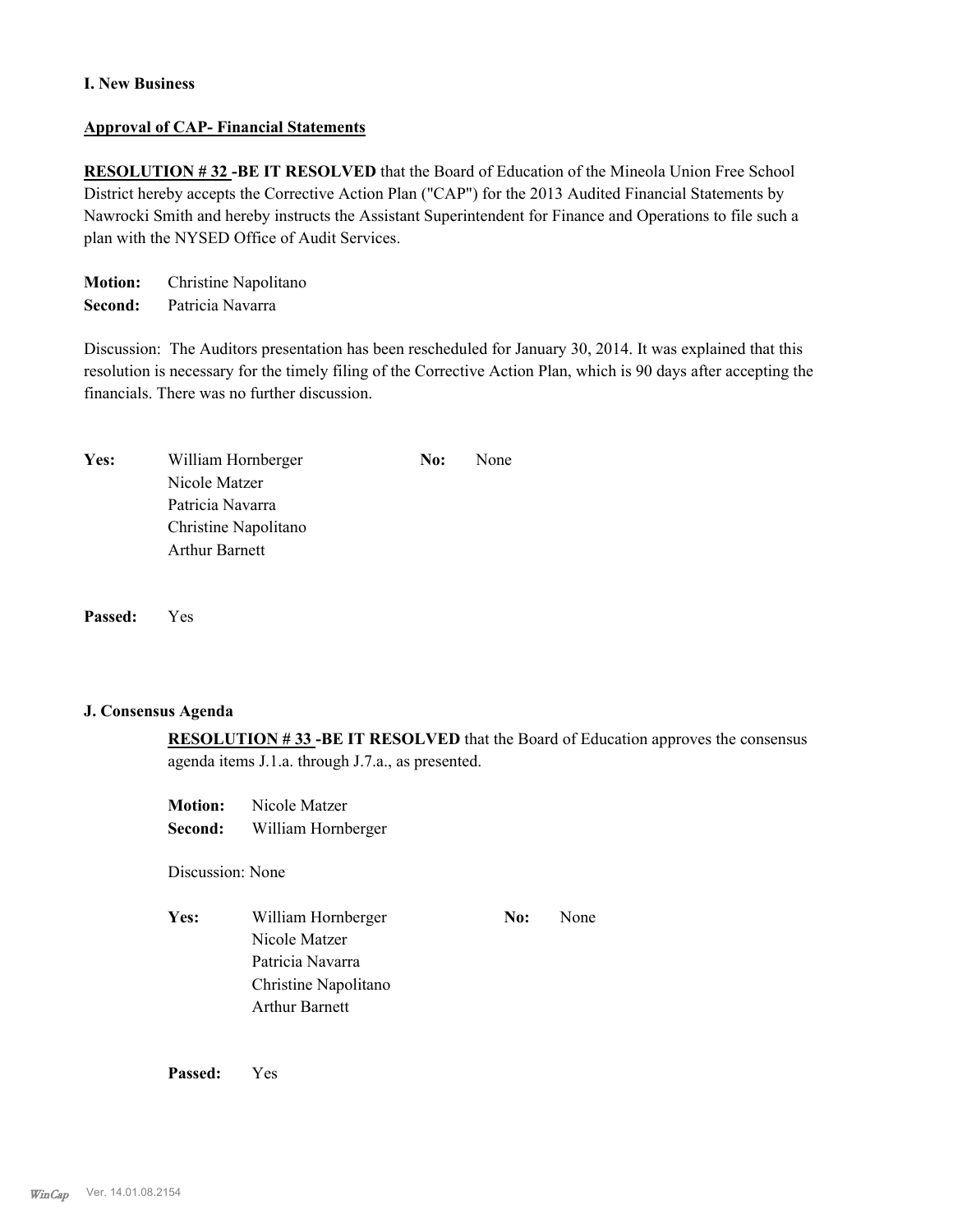#### 1. **Accepting of Minutes**

That the Board of Education accepts the minutes of the November 7, 2013 Workshop Meeting, the November 19, 2013 Special Meeting and the November 21, 2013 Business Meeting as presented. a.

## 2. **Instruction**

Appointment(S) Sub Teacher per diem a.

> The Board of Education accepts the following individual(s) as Per Diem Substitute Teacher(s) for the current school year, at a daily rate of \$100.00 per day; and retirees at a daily rate of \$125.00 per day.:

# EMPLOYEE CERTIFICATION

1. Dana N. McDonough Childhood Ed(1-6)

- b. Appointment(S) Perm Sub
- The Board of Education approves the appointment of Daniel Zarchy, to the position of .4 Permanent Substitute Teacher at Mineola High School, effective October 18, 2013 to May 31, 2014. Salary: \$40 per day. 1.

#### Appointment(s) Club/Stipends c.

That the Board of Education approves the following Club/stipend recommendations for the current school year:

| <b>POSITION</b>           | <b>EMPLOYEE NAME</b>        | <b>STIPEND</b> |
|---------------------------|-----------------------------|----------------|
| 8/9 Musical Director      | Donald Carreras             | \$3,367.00     |
| 8/9 Musical Asst Director | Sarah LaSorsa(replacing     | \$2,141.00     |
|                           | Don Carreras)               |                |
| 8/9 Musical Choregrapher  | Aislinn Oliveri(replacing   | \$1,427.00     |
|                           | Barbara Peters)             |                |
| 8/9 Musical Technical     | Melissa Fusco(replacing Don | \$1,427.00     |
| Director                  | Carreras)                   |                |

# 3. **Instruction: Contracted**

a. That the Board of Education accepts the IDEA Flow- Through Allocation Contracts between the following list and the Mineola UFSD for the 2013- 2014 School Year:

- 1. BOCES
- 2. Brookville Center for Children's Services, Inc.
- 3. Center for Developmental Disabilities
- 4. Cooper Kids Therapy Associates
- 5. The Hagedorn Little Village School
- 6. Harmony Heights School
- 7. Henry Viscardi School
- 8. ICCD- Interdisciplinary School for Child Development
- 9. Kidz Therapy Services
- 10. Marion K. Salomon & Associates, Inc.
- 11. Mill Neck Manor School for the Deaf
- 12. New York Therapy and Placement Services
- 13. School for Language and Communications
- 14. S.E.E.D.S of the Willistons, Inc.
- 15. United Cerebral Palsy Association of Nassau County, Inc.
- 16. Variey Child Learning Center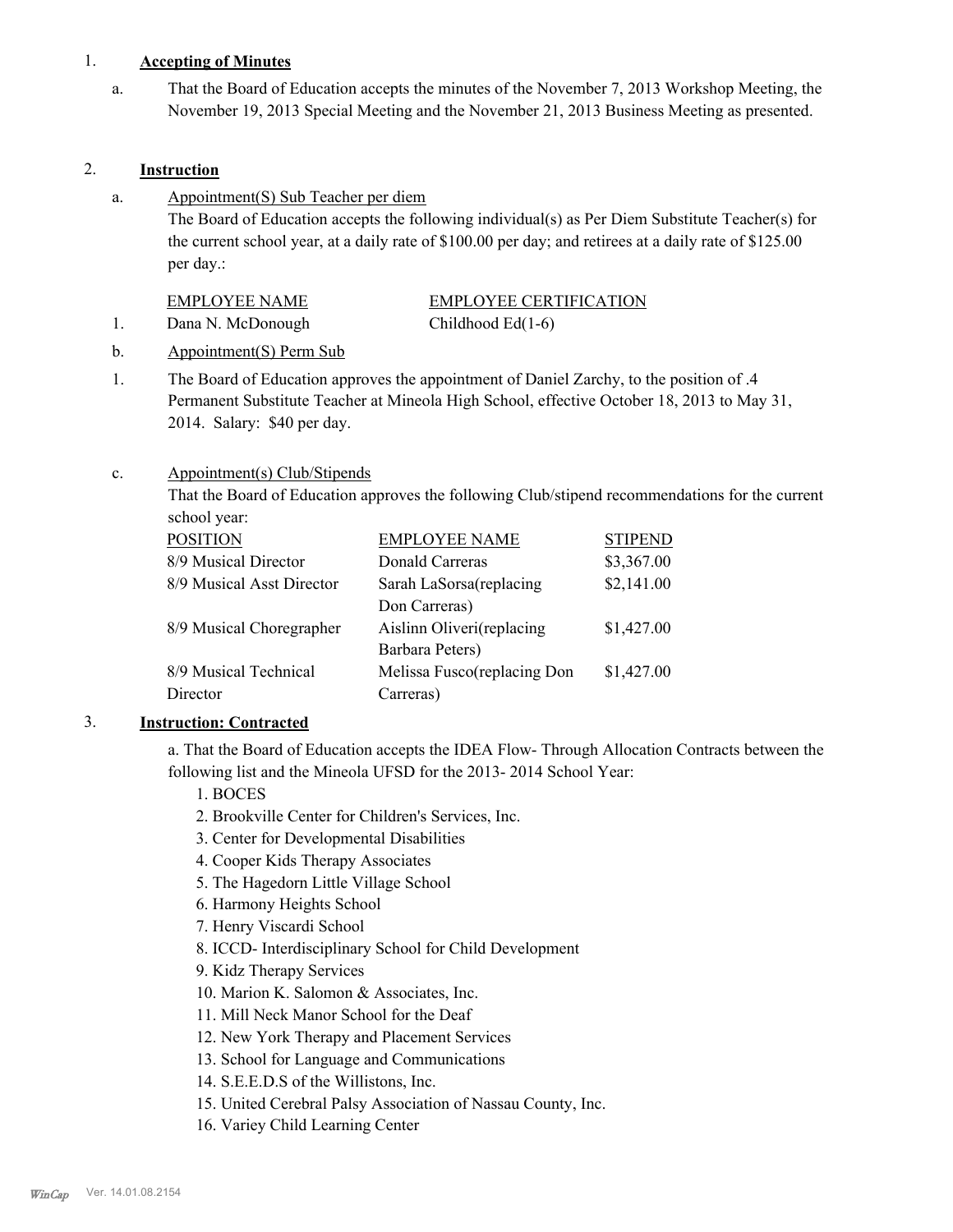#### 4. **Civil Service**

- a. Appointments
- That the Board of Education approve the appointment of Frances Augresani, to the position of part time Teacher Aide for the Lunchroom at the Middle School, effective January 2, 2014. Salary will be \$13.74 per hour. Probation is 26 weeks. 1.
- That the Board of Education approve the appointment of Susan Lynch, to the position of part time Teacher Aide for the Lunchroom at Hampton Street School, to replace Gladys Gaines, effective January 2, 2014. Salary will be \$13.74 per hour. Probation is 26 weeks. 2.
- b. Leave(s) of Absence
- That the Board of Education approve a paid FMLA to Alzira Goncalves, Full Time Teacher Aide at the Middle School, due to a family illness, effective January 2, 2014 through March 3, 2014. 1.
- That the Board of Education approve a paid Medical Leave of Absence to Patricia Rella, Teacher Aide, at Meadow Drive, due to surgery, effective January 2, 2014. This leave will be for approximately six months. 2.
- That the Board of Education approve a paid Medical Leave of Absence to Kenneth Williams, Custodian at Hampton Street, due to an injury to his shoulder, effective November 1, 2013 through December 18, 2013. 3.
- c. Leave(s) of Absence
- That the Board of Education grant a request to Kenneth Williams, Custodian at Hampton Street School, for an Unpaid Medical Leave of Absence, effective December 19, 2013 through January 1, 2014. 1.

#### 5. **Business /Finance**

#### a. **Treasurer's Report**

That the Board of Education accepts the Treasurer's report for the period ending October 31, 2013 and directs that it be placed on file.

#### b. **Approval of Invoices and Payroll**

That the Board of Education accepts the Invoices and Payroll for the period ending November 30, 2013

| General Warrant $#9$    | November 13, 2013 | \$1,580,528.69 |
|-------------------------|-------------------|----------------|
| General Warrant $\#$ 10 | November 26, 2013 | \$3,131,830.01 |

#### **TOTAL EXPENSES \$4,712,358.70**

PAYROLL  $\# 9 \& \# 10$ 

| General | \$4,042,978.10 |
|---------|----------------|
| F Fund  | \$61,235.69    |

## **TOTAL PAYROLL \$4,104,213.79**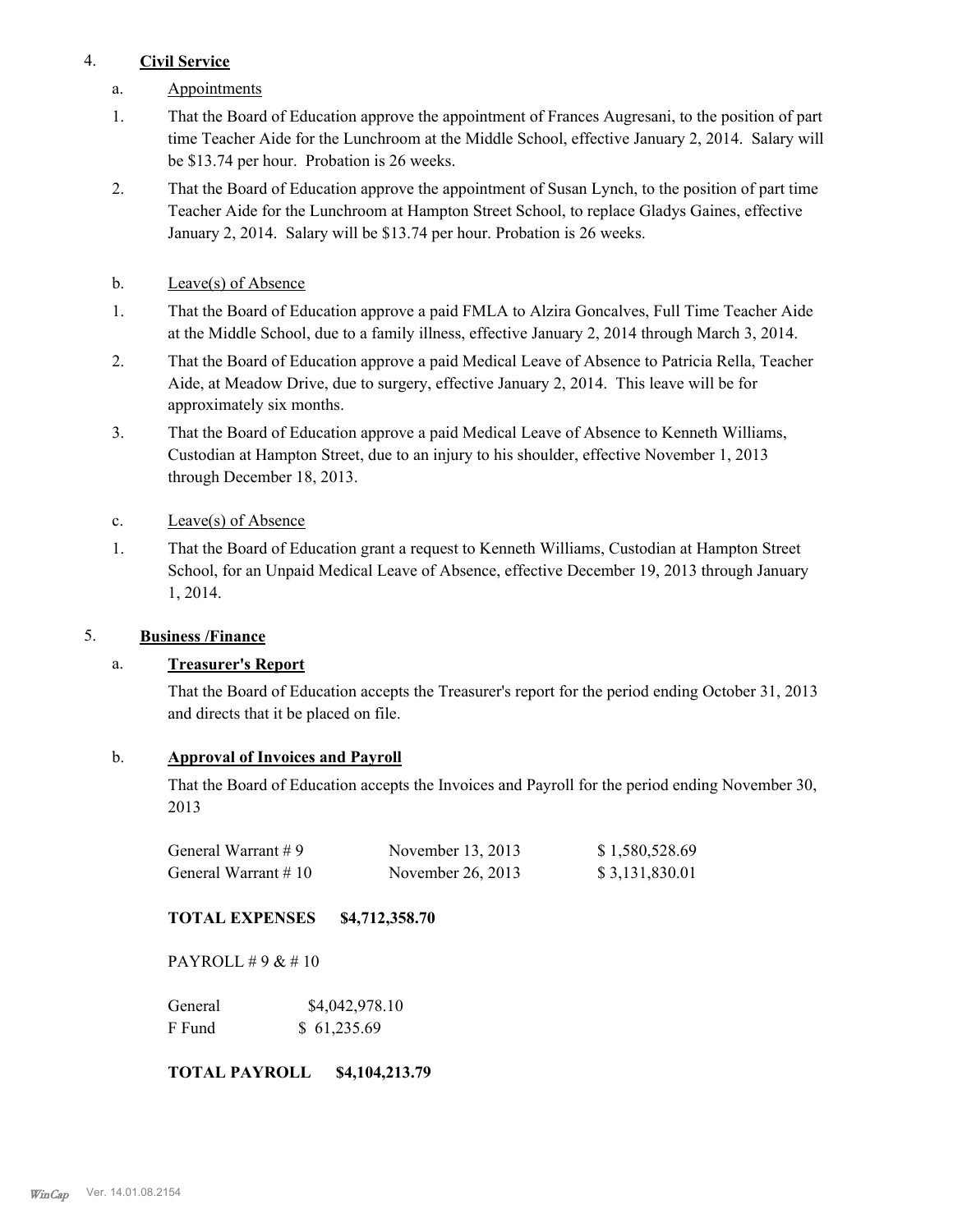# 6. **Other**

Approval of New 2014 Standard Mileage Rate

a. That the Board of Education approves the new 2014 IRS Mileage Reimbursement Rate for approved travel at a rate of 56 cents per mile effective January 1, 2014.

#### **Business/Finance: Disposal of District Property** 7.

That the Board of Education approves the disposal of the following district property, according to Policy #6900, declaring them obsolete:

MacMillian (ELA) Teacher Manuals- Grade 1 and Grade 2- books are in bad condition and no longer in use. a.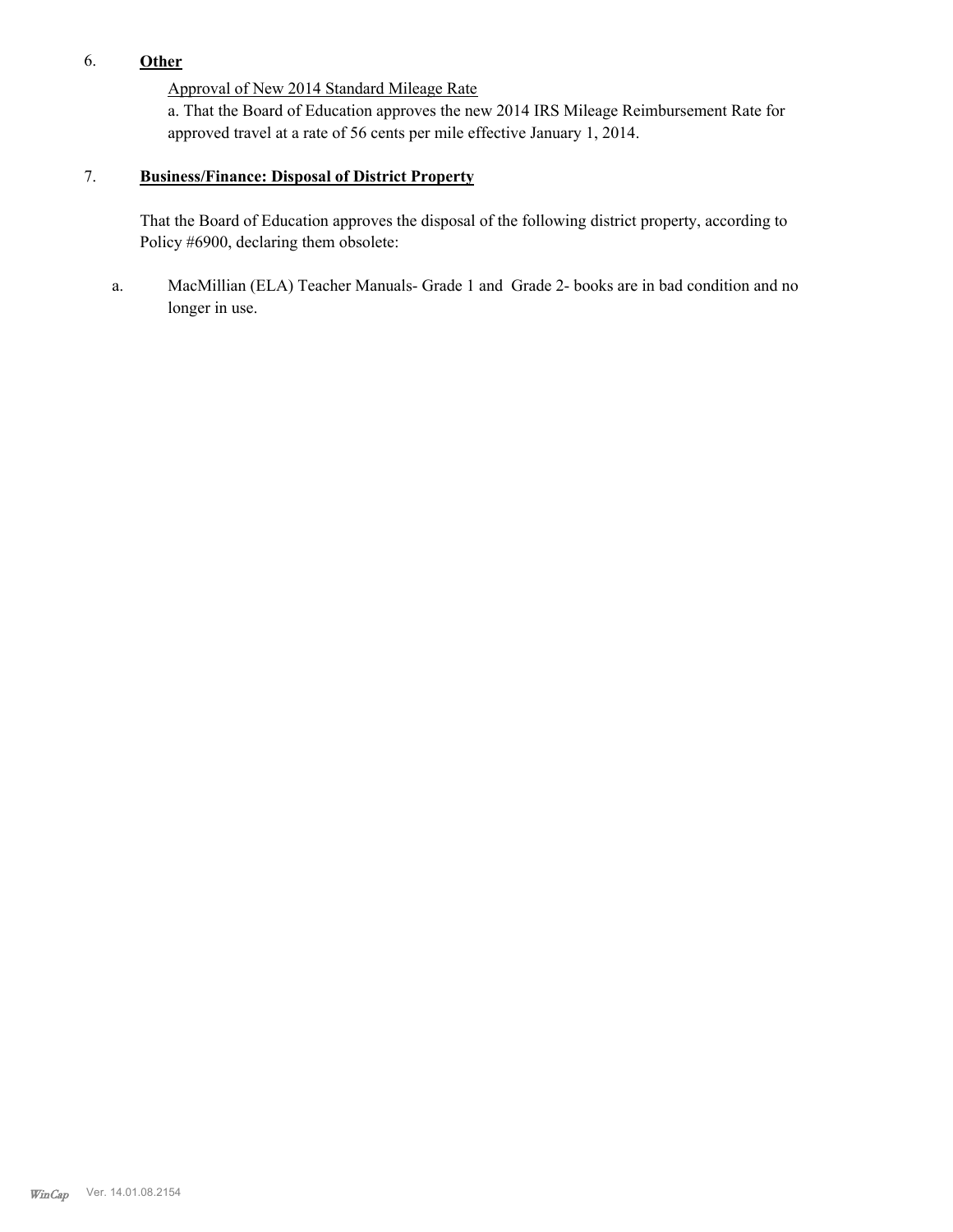#### **K. Superintendent's Report**

Superintendent of Schools' Reports for 12/19/13 Presentations:

## 1. DASA- Patricia Burns

The Superintendent stated that tonight's presentation " How does the Mineola K- 12 curriculum support the District's DASA policy?" is by Patricia Burns.\* This presentation can be found on the District website on the Board of Education page, under Presentations. Ms. Burns began by discussing the DASA Policy (#5330) which was adopted on June 21, 2012<sup>\*</sup> (the policy can be found on the District website, on the Board of Education page under the heading of Policies). She stated that the Board is committed to providing an educational and work environment that promotes respect, dignity and equality for all. The Board also recognizes that harassment and bullying are detrimental to student learning and achievement. Our schools' activities and curriculum support the DASA policy. Ms. Burns reviewed how each of the schools implements this policy into the curriculum.

At Hampton Street and Meadow Drive, grades K-2, the ELA and Social Studies Curriculum teach students to be considerate of others and understand the impact that each students' actions have on others. Teachers introduce the concept of "Bucket Filling" at the beginning of the school year. Ms. Burns displayed and discussed various pieces of literature which are used in the classroom to teach this idea to students K-2. Throughout the school year, students at Hampton Street and Meadow Drive participate in activites that encourage self esteem, confidence and a culture of respect in each classroom and in each school. At Hampton Street School, there is the program "Hampton Cares", which includes the Power of One Anti-bullying Assembly and Zap T Shirts standing up against bullying. At Meadow Drive School, Ms. Castillo, social worker, visits each classroom and makes a presentation about bullying and showing respect for one another. Hampton Street and Meadow Drive students demonstrate kindness and caring by helping others. Ms. Burns gave some examples: Thanksgiving Baskets for needy families, Giving Tree, Pennies for Patients, Jump Rope for Heart and Make a Wish Foundation- Letters to Santa.

At Jackson Avenue, the NYS modules and the Making Meaning Curriculum include text selections that encourage respect and dignity for all. In September, the principal kicked off the year with an assembly; "Stand Tall and Make Good Choices". During the first few weeks of school, all teachers spend time creating a culture for learning and setting expectations of respect for all, in each classroom and when using technology. Ms. Burns displayed a list of on-going activities at Jackson Avenue. These activities included: follow-up assemblies, collection for UNICEF, Thanksgiving food collection, Random Act of Kindness week and all PE classes focus on the "virtue of character".

At Mineola Middle School, the curriculum of the NYS modules and Mineola Units of Study include text selections that focus on respect and dignity for all. Ms. Burns displayed a list of the literature used in each grade to promote these themes. Mr. Gaven begins the year, by addressing students regarding the academic, social and behavioral expectations at the Middle School. He also presents the DASA law and explains the meaning to students. The school support team also speaks with students about their roles in supporting students. Ms Burns stated that the Middle School has the ROCK program which stands for Recognizing Outstanding Character in Kids. ROCK incorporates formal and informal educational opportunities. Ms. Burns presented the ongoing activities at the Middle School which include: ROCK Day; DASA Assembly; ROCK Out Day and week activities/lesson focus on trust building activities, interpersonal communication and pride and empowerment; ROCK Cards and various clubs and activities.

At the High School, the curriculum includes the courses and texts that teach students about discrimination,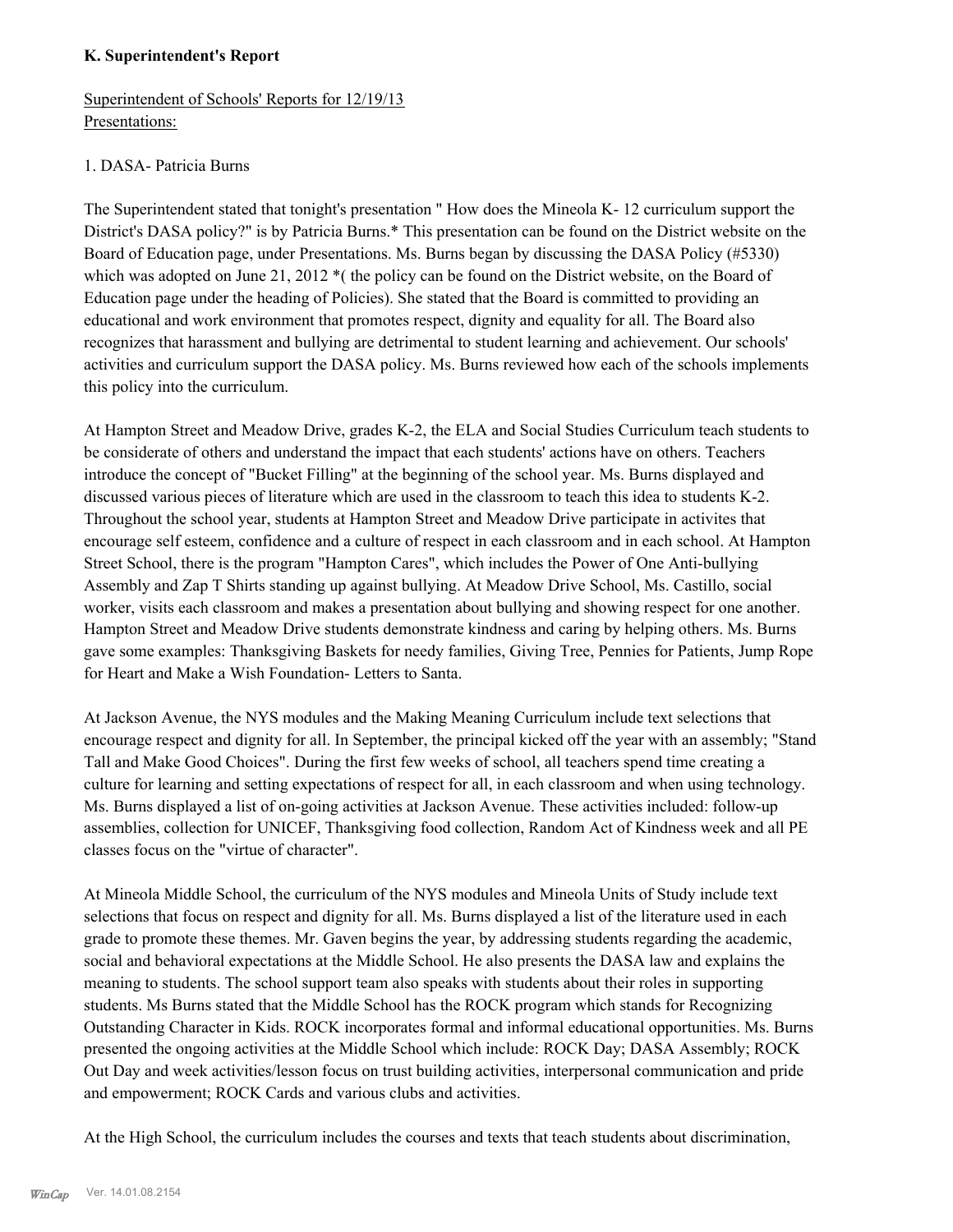persecution, dignity and equality. It encourages students to act responsibly and make good decisions as they become young adults. Ms. Burns displayed a list of some of the literature that is being used for each grade 8- 12. Ms. Burns stated that it is very evident when visiting the High School, that students are respectful of one another. Ms. Burns listed some of the activities at the high school that support the DASA policy including: staff training on how to create a non-threatening, safe, and supportive environment; students take an antibullying pledge and participate in a number of school wide awareness program; Bully Prevention Program; Increase the Peace Club and Peer Mentoring. Ms. Burns also presented some of the numerous services activities that students are involved in through the Student Service Center. The Superintendent added that we are very fortunate to have counselors and Social workers in the building that actively address the issues of bullying, resect and dignity of all in spite of their differences. These staff members are very good at minimizing conflicts as well as mediating conflicts. The students are very comfortable with the support staff. He stated that our students are very respectful of others that are different. The curriculum is geared to address differences.

Ms. Napolitano stated that it is very impressive to see and hear this presentation. She stated that in 2005, when her daughter was searching for a college, a big selling point made by various colleges was the diversity that they offer to students. Her daughter felt that she already experienced diversity coming from Mineola. Ms. Burns stated that the culture here has been established and issues are addressed very quickly. The Superintendent stated that the increased use of technology makes it possible to avoid talking directly to others and also makes it easier to be nasty to people. But how we deal with it here makes a big difference. Ms. Burns added that the presence of staff in the halls at the High School also makes a difference. Dr. Nagler stated that Mr. Puccio is a very valuable staff member at the high school. Mr. Barnett thanked Ms. Burns for her presentation.

#### Superintendent Comments

The Superintendent had no additional comments this evening.

#### **L. Public Comments**

The floor was opened for public comment by Mr. Barnett. There were no comments this evening.

**M. Executive Session Time: \_\_\_\_\_\_\_ p.m.**

There was no Executive Session this evening.

| <b>Motion:</b><br>Second: |     |  |
|---------------------------|-----|--|
| Yes:                      | No: |  |
|                           |     |  |
|                           |     |  |
|                           |     |  |
|                           |     |  |
| Passed:                   |     |  |